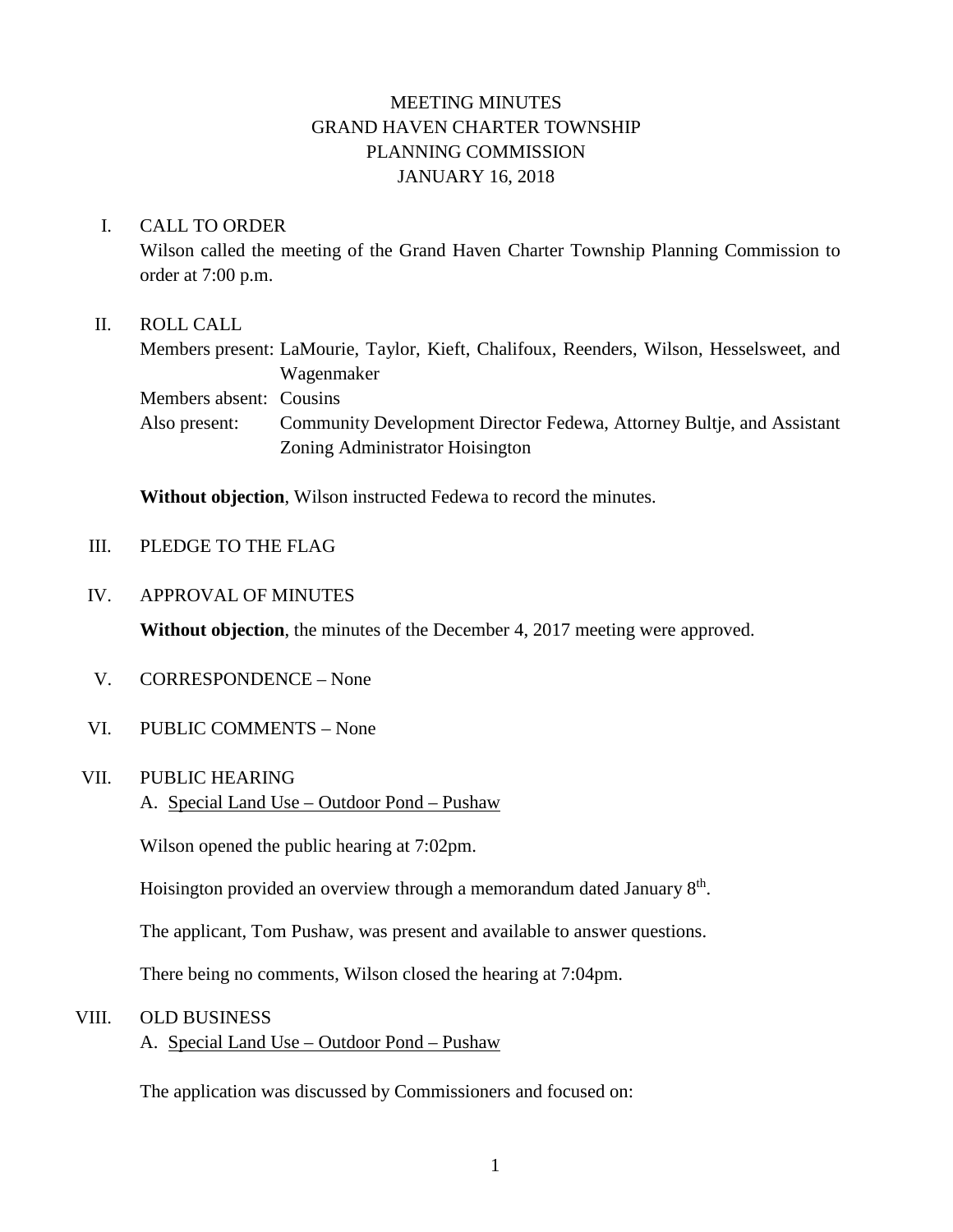- Inquired if a Soil Erosion and Sedimentation Control permit and/or floodplain permit was required.
	- o Staff explained that two conditions have been included with the sample motion to approve. Applicant will have to provide a new Soil Erosion permit (*current permit has expired*), Additionally, the applicant will need to provide a DEQ permit or a Letter of No Authority stating a permit is not required.
- Questioned if a fence should be installed.
	- o Barriers of some kind are required for pools under the state construction codes. However, ponds are not required to have the barriers because it has a 1:3 slope. It would be the discretion of the Planning Commission, but historically it has not required a fence around ponds.

**Motion** by Taylor, supported by LaMourie, to **conditionally approve** the Outdoor Pond Special Land Use application for 14766 Ammeraal Avenue, based on the application meeting applicable requirements and standards set forth by the Grand Haven Charter Township Zoning Ordinance. This motion is subject to, and incorporates, the following report and conditions:

- 1. Shall provide the Township with a copy of the Soil Erosion and Sedimentation Control permit prior to digging the pond.
- 2. Prior to construction the applicant must submit an MDEQ permit for the Outdoor Pond, or provide a Letter of No Authority if a permit is not required.

### **Which motion carried unanimously**.

### REPORT – PUSHAW OUTDOOR POND

- 1. This approval is based on the affirmative findings that each of the following Special Land Use standards has been fulfilled:
	- A. The proposed use is consistent with, and promotes the intent and purpose of this Ordinance.
	- B. The proposed use is of such location, size, density, and character as to be compatible with adjacent uses of land and the orderly development of the district in which situated and of adjacent districts.
	- C. The proposed use does not have a substantially detrimental effect upon, nor substantially impair the value of, neighborhood property.
	- D. The proposed use is reasonably compatible with the natural environment of the subject premises and adjacent premises.
	- E. The proposed use does not unduly interfere with provision of adequate light or air, nor overcrowd land or cause a severe concentration of population.
	- F. The proposed use does not interfere or unduly burden water supply facilities, sewage collection and disposal systems, park and recreational facilities, and other public services.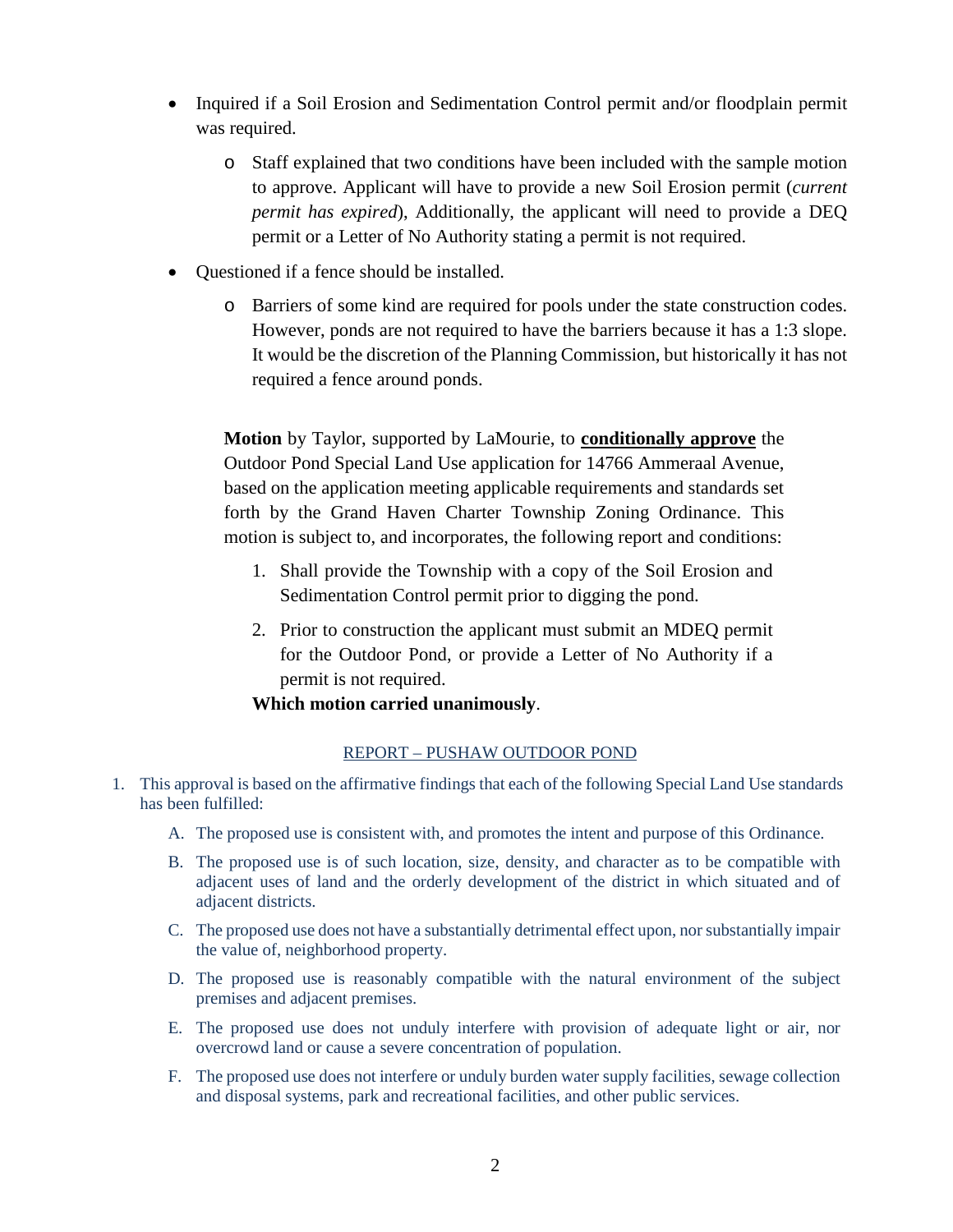- G. The proposed use is such that traffic to, from, and on the premises and the assembly of persons relation to such use will not be hazardous, or inconvenient to the neighborhood, nor unduly conflict with the normal traffic of the neighborhood, considering, among other things: safe and convenient routes for pedestrian traffic, particularly of children, the relationship of the proposed use to main thoroughfares and to streets and intersections, and the general character and intensity of the existing and potential development of the neighborhood.
- H. The proposed use is consistent with the health, safety, and welfare of the Township.
- 2. The application meets the site plan review standards of Section 23.06 of the Zoning Ordinance. Specifically, the Planning Commission finds as follows:
	- A. The uses proposed will not adversely affect the public health, safety, or welfare. Uses and structures located on the site take into account topography, size of the property, the uses on adjoining property and the relationship and size of buildings to the site.
	- B. The site will be developed so as not to impede the normal and orderly development or improvement of surrounding property for uses permitted in this ordinance.
	- C. Safe, convenient, uncontested, and well defined vehicular and pedestrian circulation is provided for ingress/egress points and within the site. Drives, streets and other circulation routes are designed to promote safe and efficient traffic operations within the site and at ingress/egress points.
	- D. The arrangement of public or private vehicular and pedestrian connections to existing or planned streets in the area are planned to provide a safe and efficient circulation system for traffic within the township.
	- E. Removal or alterations of significant natural features are restricted to those areas which are reasonably necessary to develop the site in accordance with the requirements of this Ordinance. As appropriate, the Planning Commission has discretion to require that landscaping, buffers, and/or greenbelts be preserved and/or provided to ensure that proposed uses will be adequately buffered from one another and from surrounding public and private property.
	- F. Areas of natural drainage such as swales, wetlands, ponds, or swamps are protected and preserved insofar as practical in their natural state to provide areas for natural habitat, preserve drainage patterns and maintain the natural characteristics of the land.
	- G. The site plan provides reasonable visual and sound privacy for all dwelling units located therein and adjacent thereto. Landscaping shall be used, as appropriate, to accomplish these purposes.
	- H. All buildings and groups of buildings are arranged so as to permit necessary emergency vehicle access as requested by the fire department.
	- I. All streets and driveways are developed in accordance with the Ottawa County Road Commission specifications, as appropriate.
	- J. Appropriate measures have been taken to ensure that removal of surface waters will not adversely affect neighboring properties or the public storm drainage system. Provisions have been made to accommodate storm water, prevent erosion and the formation of dust.
	- K. Exterior lighting is arranged so that it is deflected away from adjacent properties and so it does not interfere with the vision of motorists along adjacent streets, and consists of sharp cut-off fixtures.
	- L. All loading and unloading areas and outside storage areas, including areas for the storage of trash, which face or are visible from residential districts or public streets, are screened.
	- M. Entrances and exits are provided at appropriate locations so as to maximize the convenience and safety for persons entering or leaving the site.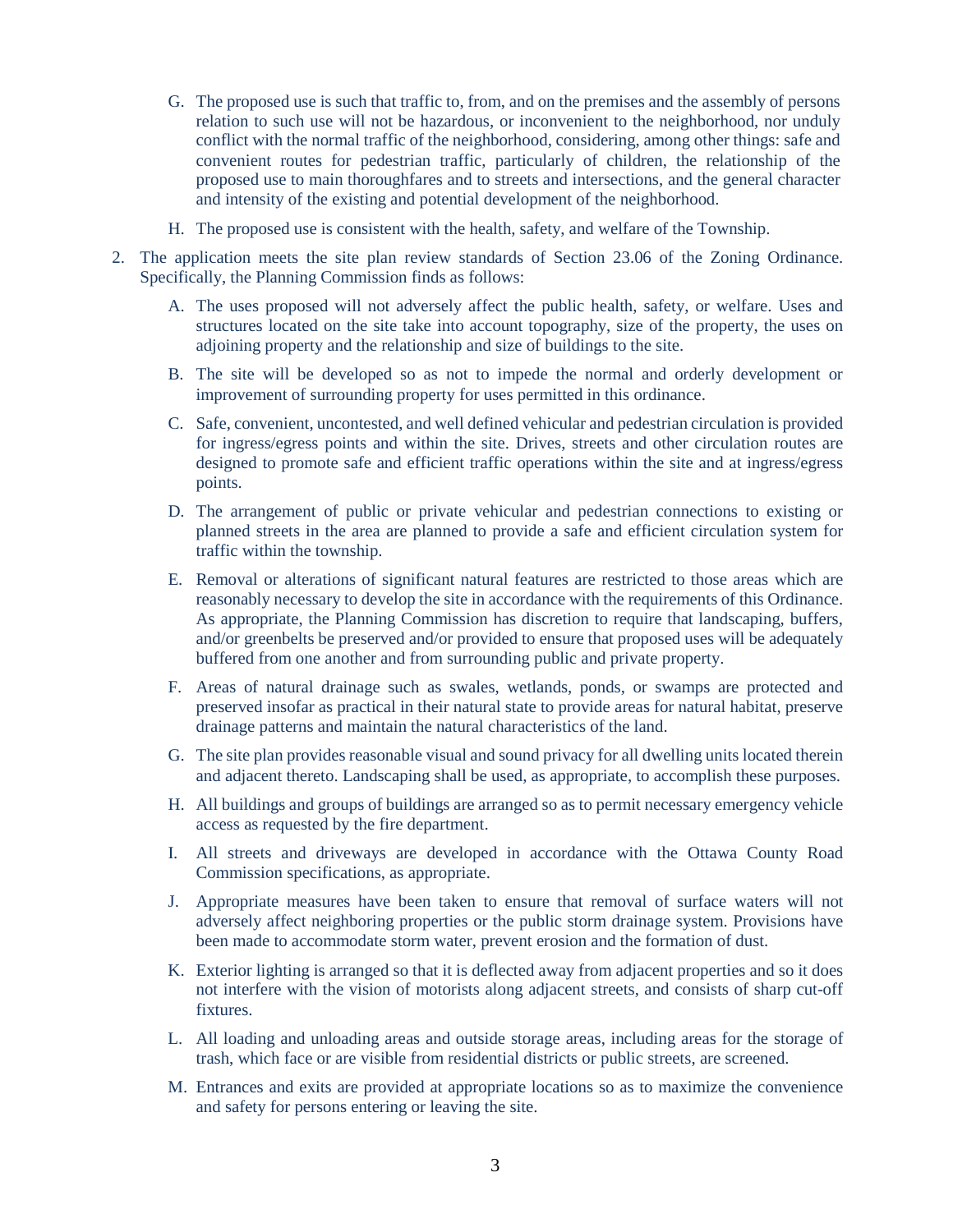- N. The site plans conforms to all applicable requirements of County, State, Federal, and Township statutes and ordinances.
- O. The general purposes and spirit of this Ordinance and the Master Plan of the Township are maintained.

#### IX. NEW BUSINESS

### A. Discussion – Future Land Use Map

Fedewa provided an overview through a memorandum dated January  $11<sup>th</sup>$ .

Discussions by the Commissioners included:

- Requested an explanation of the rezoning process, and how that is impacted by the Future Land Use (FLU) Map.
	- o Rezoning application relies upon the FLU Map to determine if the proposed rezoning is consistent with the goals and objectives of the master plan and zoning ordinance. Ignoring this Map and approving a rezoning that is not consistent will be problematic in the future if other rezoning applications should be denied.
	- o Per Attorney Bultje, the Michigan Planning Enabling Act has certain exceptions that allow revisions to the master plan and FLU Map, but changing the designation of specific properties on the Map is not allowed. That process requires the 42-day comment period and subsequent public hearings, in addition to the variety of mailings.
- Concerns were raised that the Map is taking away property rights.
	- o Per Attorney Bultje, the zoning district and FLU Map establish the property rights, and at no time do these take away property rights. The zoning district lists the allowable uses, and the Map identifies the additional uses that may be allowed if rezoned. Although these may not be the uses desired by a specific person, they establish the property rights and are not equivalent to a takings.
- Some properties owners choose to buy large tracts of land for future investment purposes. Changes to the FLU Map can cause significant hardship for these investments because it limits their ability to split and develop.
	- o If property owners have such investments and the key to their success is reliant upon the FLU Map it is important for the owner to stay apprised of potential changes to the Map in order to protect the asset.
- Expressed concern that residents are not made aware of the changes to the Map, so they do not have an opportunity to protect their assets.
	- o Per Fedewa, although staff has complied with the law for noticing changes to the Map—more can always be done.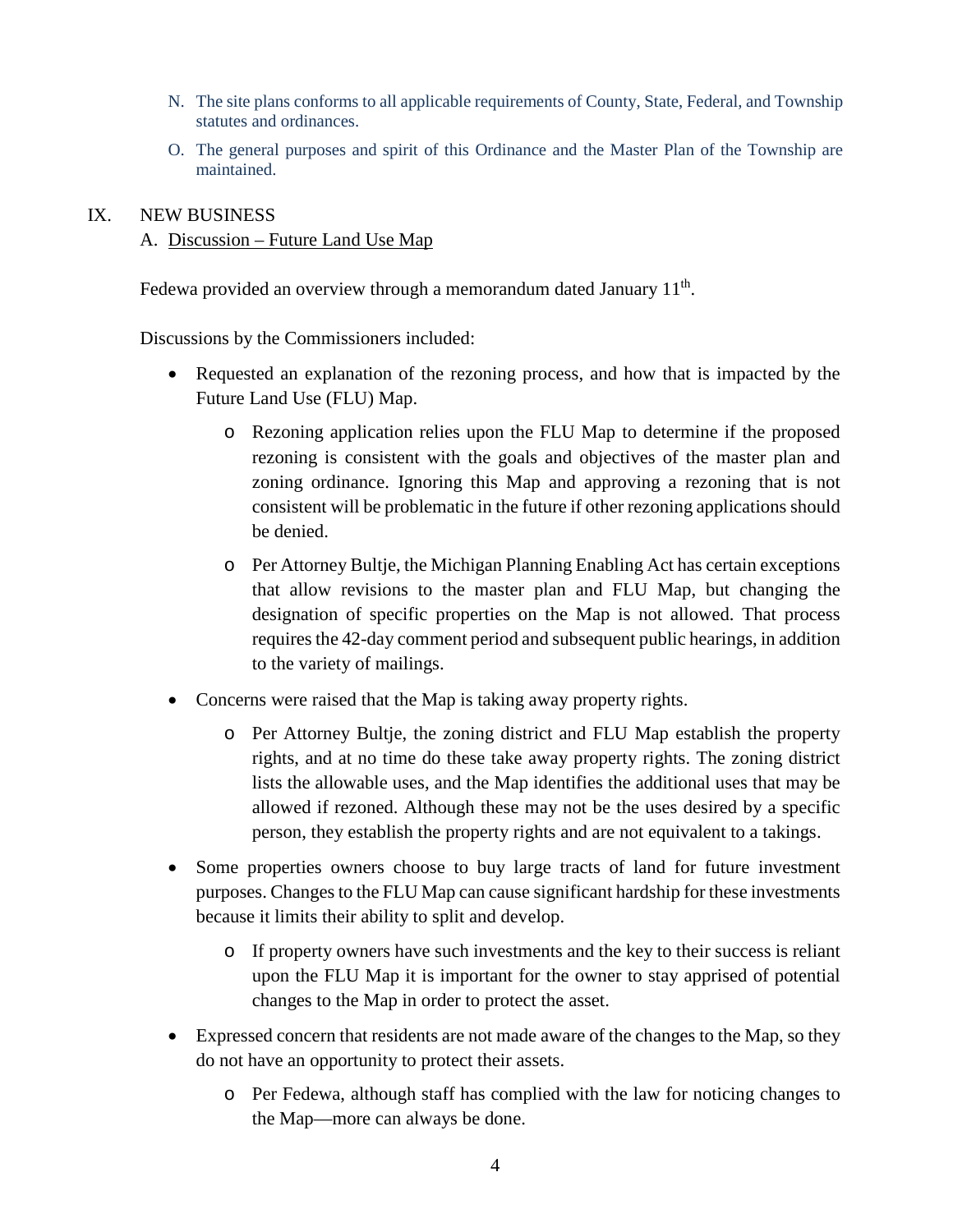- Buying into a zoned community includes certain assurances and limitations to property. One property owners desire and intentions may not align with an adjacent property owner. Thus, the zoning ordinance and FLU Map dictate the outcome because appointed officials without a financial interest made a long-term decision as to how that area should be developed, or in some cases remain undeveloped.
- Existing infrastructure should be used as a guide for development. Their existence creates a natural development pattern.
- Questioned why so much of the FLU Map is shown as Agricultural Preservation.
	- o Per Fedewa, there are three main reasons. First, historically that has been the rural area of the Township and the Map ensures that character will be maintained. Second, there is a thriving agricultural industry in the Township and it is important to support that use by protecting the land in rural areas. By not allowing large tracts to be subdivided the Township is ensuring there is additional land available for expansion. Third, this designation is a "safe" choice. Agricultural land is easily converted to another use. Whereas, if areas were master-planned for a more intense use it is extremely difficult and complicated to reverse development. Infrastructure, principal buildings, occupants, businesses, etc. have since located on the land. If the Township later realizes that was an inappropriate location for the development it cannot be undone. By master-planning for Agricultural Preservation the Township is protecting that asset until if/when it is ripe for development.
- Fedewa explained that anticipated changes to the zoning ordinance will likely result in the need to revise the Map in late-2018. It was then requested a roll-call be done to determine where each Commissioner stands on the question—do you want to begin the process of revising the Map today?
	- o Ayes Wilson, Wagenmaker, Reenders
	- o Nays Taylor, LaMourie, Hesselsweet, Chalifoux, Kieft

Based on a 5-3 vote to not begin the process of revising the Map, this discussion was closed.

## X. REPORTS

- A. Attorney Report None
- B. Staff Report
	- The next Zoning Ordinance Update Committee meeting is scheduled for Thursday, February  $1<sup>st</sup>$  @ 6pm in the Main Conference Room.
	- The Robbins Centre Pointe PUD application will need a Joint-Planning Commission meeting between the City and Township. Inquired if Tuesday,